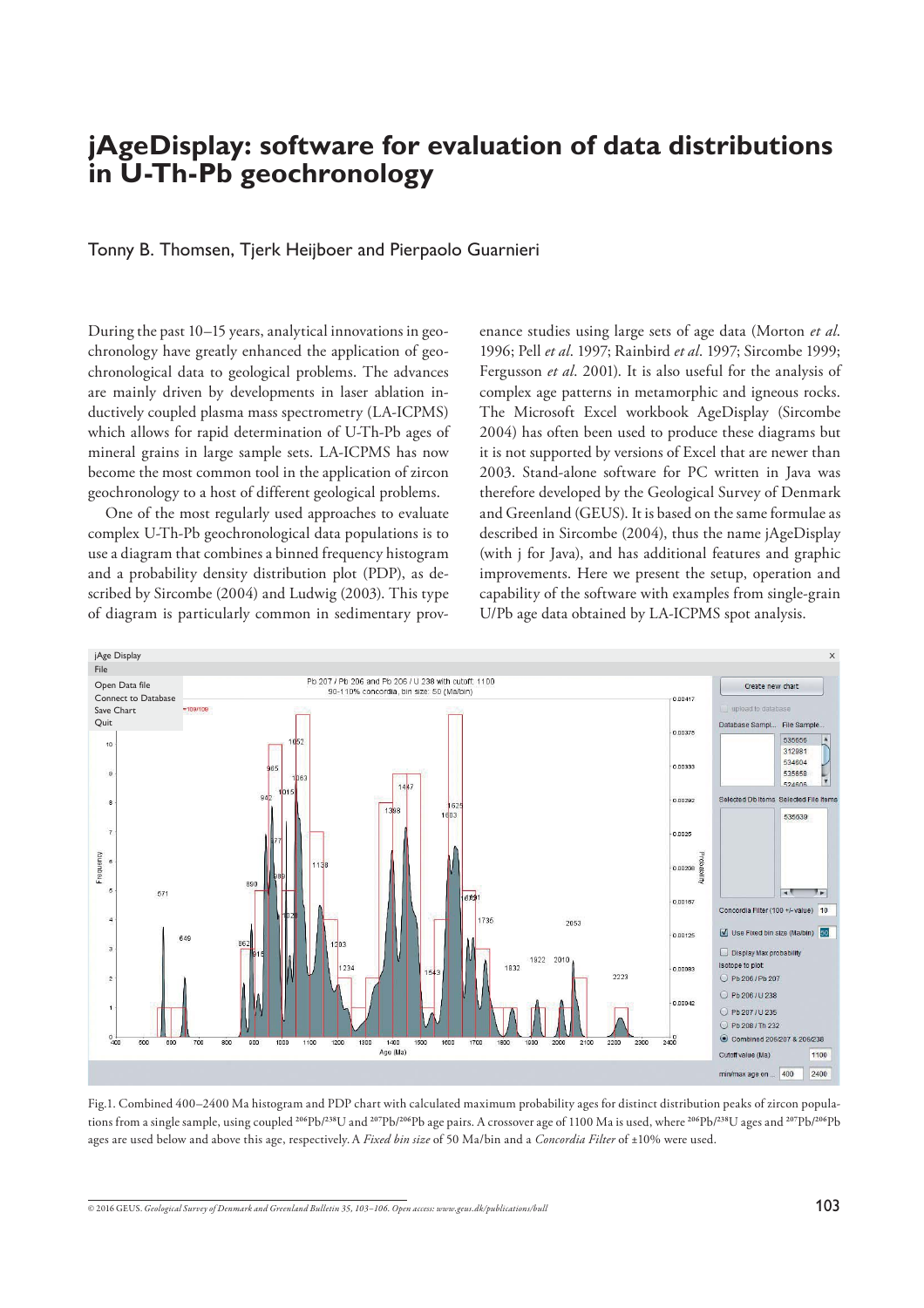## **Setup and operation of jAgeDisplay**

The jAgeDisplay package (current version 1.0) for PC includes an executable Jar file, a Java MS DOS batch file, a HTML readme file, a brief manual and a folder with test data files. The application is available as shareware from the corresponding author, and it is installed by copying the files you receive to any PC with Java.

 jAgeDisplay supports both comma-separated (CSV) and tab-delimited (TAB) input text files, with the same table headers and data types as in AgeDisplay, Iolite (Paton *et al*. 2011), and GEUS' in-house Zirchron software and database. The input file can include age data from one or more samples, which are loaded from the *File* menu in the main window (Fig. 1) using the *Open Data file* option. The input file includes four commonly used radiogenic U-Th-Pb age pairs, viz. 206Pb/238U, 207Pb/235U, 207Pb/206Pb and <sup>208</sup>Pb/<sup>232</sup>Th, together with the sample identification, the name or number of individual analyses, the name of the analytical sequence and information about correction for common lead content. Output charts can be saved in PDF or PNG file format through the *Save Chart* option in the *File* menu.

 The main window consists of a chart area to the left and the selected sample parameters to the right. When an input file has been loaded, the samples available for plotting are found in the *File Samples* field or, if loaded from a database, in the *Database Samples* field. To plot one or more of the loaded samples, they are dragged and dropped in their respective *Selected File Items* or *Selected Db Items* fields. The parameters to be used for the chart are selected, and the *Create new chart* button is pressed.

 Combined histograms and probability–density plots for each radiogenic age pair (206Pb/238U, 207Pb/235U, 207Pb/206Pb, 208Pb/232Th) can be produced. In addition, charts combining the <sup>206</sup>Pb/<sup>238</sup>U and <sup>207</sup>Pb/<sup>206</sup>Pb age pairs can be made by manually setting a specific age (denoted *Cutoff value*) that controls the change from using <sup>206</sup>Pb/<sup>238</sup>U ages for the younger age range to <sup>207</sup>Pb/<sup>206</sup>Pb ages for the older age range of the chart (Fig. 1). The frequency in terms of number of analyses for each bin in the histogram is shown on the left y-axis, and the calculated probability distribution of zircon ages for the data set on the right y-axis. Thus, the probability–density distribution provides an estimate of the true mineral-age distribution for a given rock sample.

The plots can be adjusted by the following parameters:

• *Concordia Filter* is the maximum allowed discordance (in per cent) for analyses to be considered as concordant, and is determined as  $100 \pm$  Set#Value. This separates the age data used for the plot into two different fields representing 'concordant' and 'discordant' data. In detrital zircon provenance studies a value of ±10% is often used, where this threshold is used as a measure of the quality of the calculated ages. In contrast to AgeDisplay, the complete data set including the 'discordant' data is not shown behind the 'concordant' data, but separately using the same axis as for the concordant data.

- *Use Fixed bin size (Ma/bin)* allows a histogram of filtered ages to be plotted (based on the concordant data obtained via the *Concordia Filter*), where the bin size in million years (Ma) is manually chosen. If this checkbox is deselected, a calculated value for the bin size is used, based on the formulae in Doane (1985).
- *Display Max Probability* (checkbox) shows the ages of the calculated probability peaks for the 'concordant' data set.
- *Min/Max age* controls the age range to be shown in the chart.

Additional parameters can be set through right-clicking on the produced chart, where the title, chart title, axis range, appearance and colours can be modified.

 jAgeDisplay can display a single chart for one data set or stacked charts of several data sets (Fig. 2). Stacked charts are useful for comparison of data sets sampled, e.g. at different geographical, stratigraphical or lithological locations in order to identify trends or differences in the age distributions. The stacking follows the order chosen in the *Selected File Items* (or *Selected DB Items*) window at the right, and can be rearranged as appropriate. As the purpose of stacking is to compare, the stacked data sets are displayed for the same age range as set by the *Min/Max age* control.

## **Use of jAgeDisplay in sedimentary provenance and petrological studies**

Detrital studies typically aim to characterise the age population(s) from a sample by means of a large number of single grain analyses, e.g. obtained by LA-ICPMS. In statistical terms the goal of such studies is to estimate the so-called probability density function that gives the relative *likelihood* of the different ages in the population (Vermeesch 2012). Zircon is the most common mineral used for detrital studies, but other mineral phases like rutile and titanite are increasingly being employed in order to obtain supplementary information (e.g. Zack *et al*. 2004; Stendal *et al*. 2006; Meinhold *et al*. 2008; Thomsen *et al*. 2015;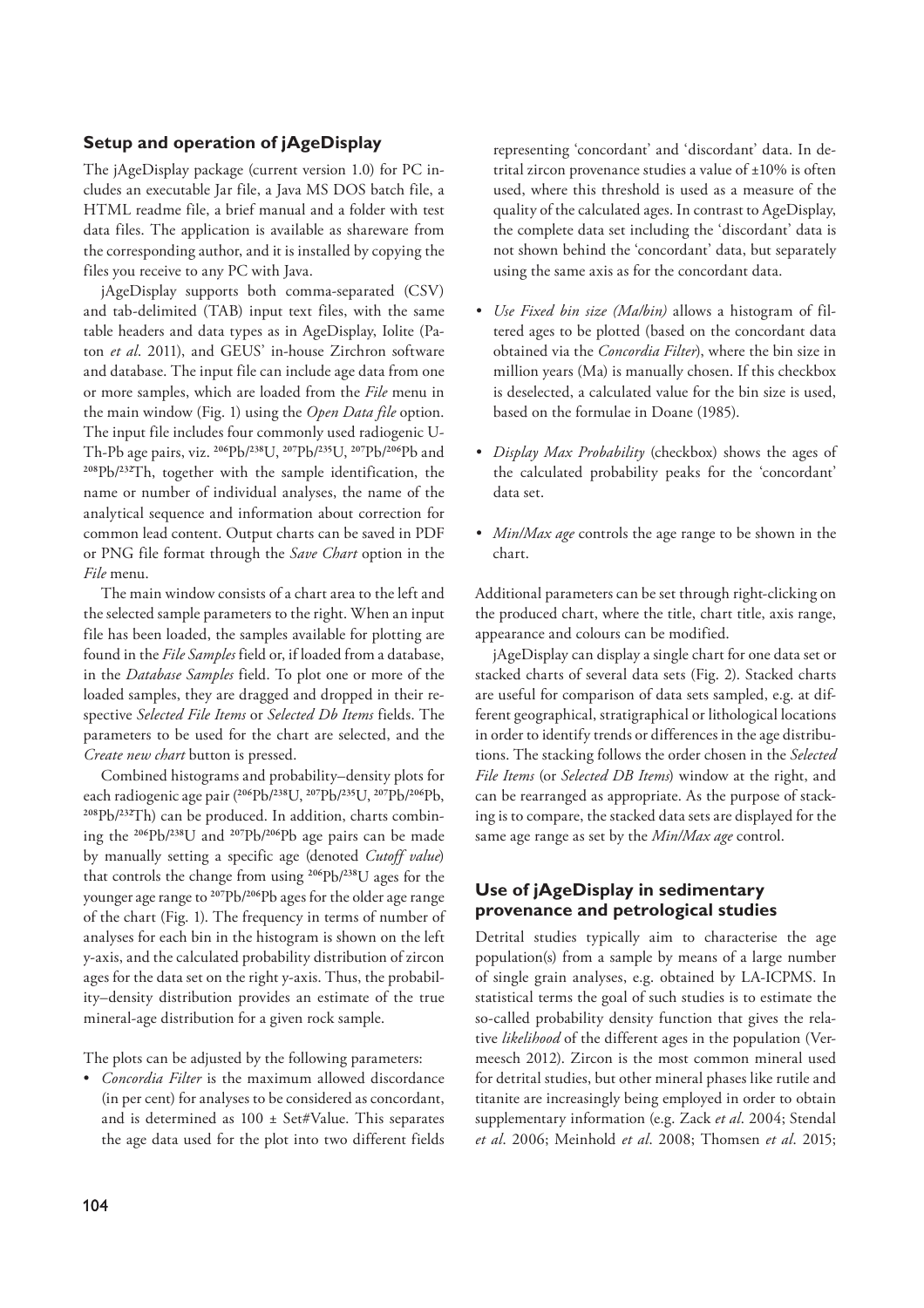

Fig. 2. Stacked chart of combined histograms and PDP charts from 1100 to 4000 Ma of zircons from seven samples using <sup>207</sup>Pb/<sup>206</sup>Pb ages, a *Fixed bin size* of 50 Ma/bin and a *Concordia Filter* of ±10%.

Bruand *et al*. 2016). Signatures of sediment sources not represented in the zircon data set may be present in detrital titanite, rutile or apatite populations. In addition, age data on these minerals may provide further chronological and petrogenetic insight into the tectono-thermal history of their source regions (e.g. McAteer *et al*. 2010, 2014; Knudsen *et al*. 2015; Thomsen *et al*. 2015). Similarily, in metamorphic and magmatic petrology, complex zoning patterns that correspond to distinct geological events can be recorded in zircon, baddeleyite, titanite, rutile, apatite, monazite, xenotime, allanite or any other accessory mineral phase for which the age can be determined by U-Th/ Pb methods and can be assessed in probability density plots diagrams through the jAgeDisplay software.

### **Future options in jAgeDisplay**

Although PDPs constitute the most widespread method used today for displaying detrital age distributions, they lack a firm theoretical basis as probability density estimators, and this may produce counter-intuitive results when the number of analyses and/or their quality (precision) is high (Vermeesch 2012). Accordingly, an alternative and robust standard statistical technique, the Kernel Density Estimation (KDE) as described in Vermeesch (2012), will be included in jAgeDisplay, so that users can compare the two methods. We also expect to include a more versatile option for age distribution plots, where any two isotopic pairs can be used in a PDP or KDE diagram, in a similar way as the built-in option for combined <sup>206</sup>Pb/<sup>238</sup>U and <sup>207</sup>Pb/<sup>206</sup>Pb age distributions.